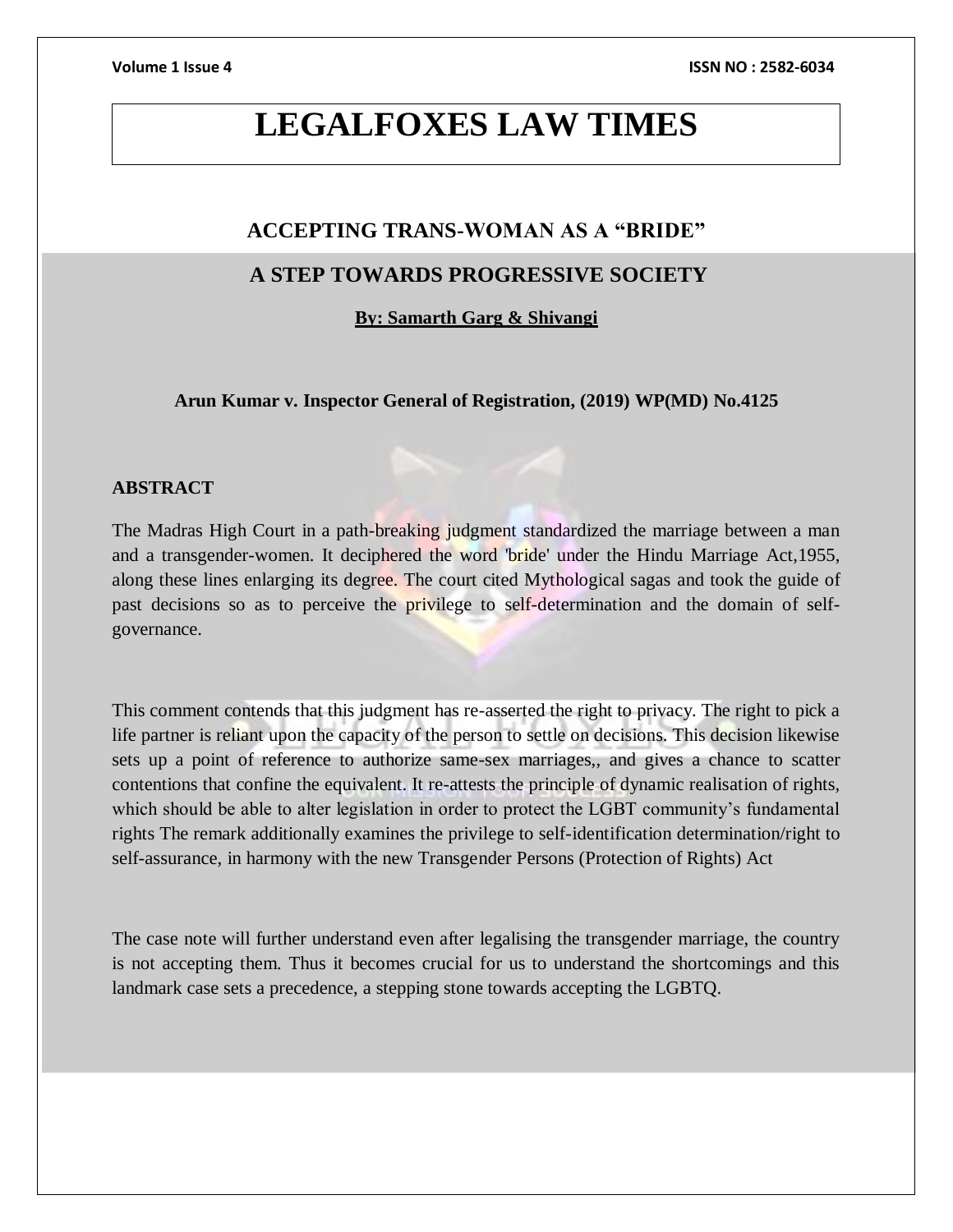### **KEY FACTS:**

Arun kumar got married to Sreeja, a transwoman, on 31 Oct 2018 at a temple in Tuticorin, according to Hindu rituals and customs. After they presented a notice for the enlistment of the wedding to the Joint Recorder No. 2 of Tuticorin, the registrar wouldn't enrol it. The petitioners challenged this action before the District Registrar of Tuticorin vide proceedings dated 16 Nov 2018 who successively confirmed the Joint Registrar's decision on 28 December 2018.

#### **ISSUE:**

The major issue before the Court was whether the term 'bride', as mentioned in Section 5 of the Hindu Marriage Act  $(HMA)^1$  meant only women, or included transgender persons in the section too, as Sreeja was a transwoman.

The Second issue concerns Srija's fundamental rights. Whether her fundamental rights were violated by the decision of the inspector general of registration or not. The fundamental rights in question were her right to equality under article 14, right to live with dignity under article 21, and right to freedom under article 19 of the Indian Constitution.

### **Who is a "bride"**

It was argued on behalf of the authorities that as per Section 5 of the Hindu Marriage Act, 1955, the "bride" should have completed the age of 18 years, additionally that the term "bride" can only be refered to a "woman on her marriage". For Srija, it was stated, is not a woman, but a transgender.

The Court did not accord with such a contention. It banked on the path-breaking decison of National Legal Services Authority v. Union of India<sup>2</sup>, where the Supreme Court has upheld the

<sup>2</sup> *National Legal Services Authority v. Union of India* [2014] 438 (SCC)5

<sup>&</sup>lt;sup>1</sup> THE HINDU MARRIAGE ACT, 1955 ARRANGEMENT OF SECTIONS PRELIMINARY SECTIONS 1. Short title and extent. 2. Application of Act. (n.d.). [online] Available at: http://legislative.gov.in/sites/default/files/A1955- 25\_1.pdf [Accessed 18 Jun. 2020].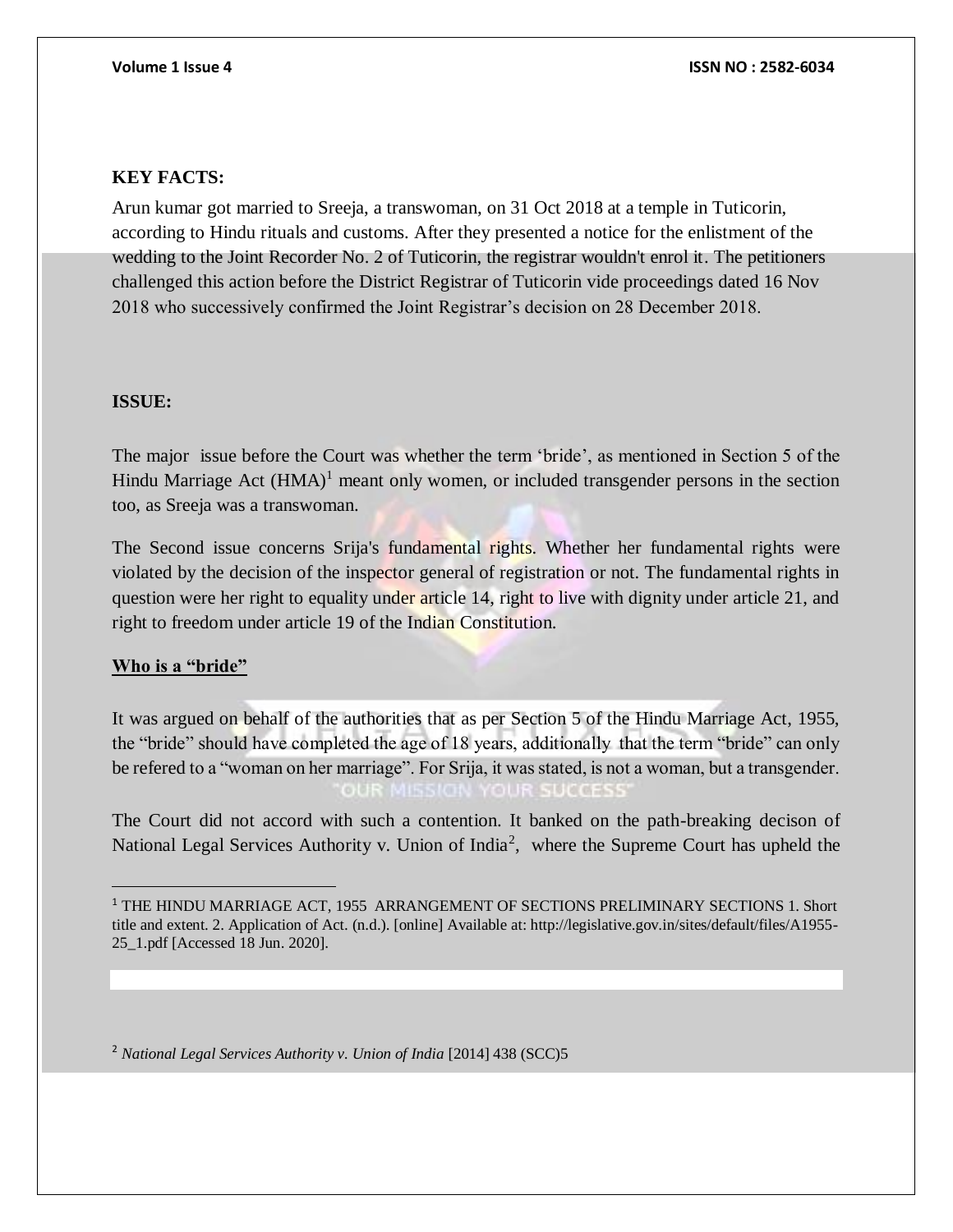$\overline{a}$ 

#### **Volume 1 Issue 4 ISSN NO : 2582-6034**

transgender persons' right to decide their self-identified gender. That decision has also been stated in K.S. Puttaswamy (Privacy-9 J.) v. Union of India<sup>3</sup>, and also in Navtej Singh Johar v. Union of India<sup>4</sup>. In the case in hand, the Court noted that: "the term 'bride' stated in Section 5 of the Hindu Marriage Act, 1955 cannot have a static or inflexible meaning." It was seen that a statute must be construed in the light of the lawful system as it exists presently. It was also observed that in Shafin Jahan v. Asikan K.M<sup>5</sup>, "the right to marry a person of one's choice was held to be intrinsic within the ambit of Article 21 of the Constitution"<sup>6</sup> .

"It has been long, the transgender persons/intersex people have been withering in the margins<sup>7</sup>. The Constitution of India is an authoritative document. It is welcoming them to come out and join the mainstream. Hence, it would be odd to retract transgenders for the benefit of the social organisations which are in mainstream.

The Court held: " the expression 'bride' mentioned in Section 5 of the Hindu Marriage Act, 1955 will have to comprise in its meaning not only a woman but should also include a transwoman"<sup>8</sup>.

<sup>3</sup> *K.S. Puttaswamy (Privacy-9 J.) v. Union of India* [2017] 10(SCC)1

<sup>4</sup> Navtej Singh Johar v. Union of India [2018]10(SCC)1

<sup>5</sup> Shafin Jahan v. Asikan K.M[2018]16(SCC)368

<sup>6</sup> KM, A. (2018). *Right To Choose Life Partner Is A Fundamental Right, Consent Of Family, Community, Clan Not Necessary For Marriage Between Two Adults: SC [Read Judgment]*. [online] www.livelaw.in. Available at: https://www.livelaw.in/right-choose-life-partner-fundamental-right-consent-family-community-clan-not-necessarymarriage-two-adults-sc-read-judgment/ [Accessed 19 Jun. 2020].

7 Jain, R. (2019). *Transgenders & others who identify as women will now be "brides" under Hindu Marriage Act*. [online] ThePrint. Available at: https://theprint.in/india/governance/transgenders-others-who-identify-as-womenwill-now-be-brides-under-hindu-marriage-act/225545/ [Accessed 17 Jun. 2020].

<sup>8</sup> SCC Blog. (2019). *Madras HC | Transgender female is a "bride" under Hindu Marriage Act; no impediment in registration of transgenders marriage*. [online] Available at:

https://www.scconline.com/blog/post/2019/04/25/madras-hc-transgender-female-is-a-bride-under-hindu-marriageact-no-impediment-in-registration-of-transgenders-marriage/ [Accessed 19 Jun. 2020].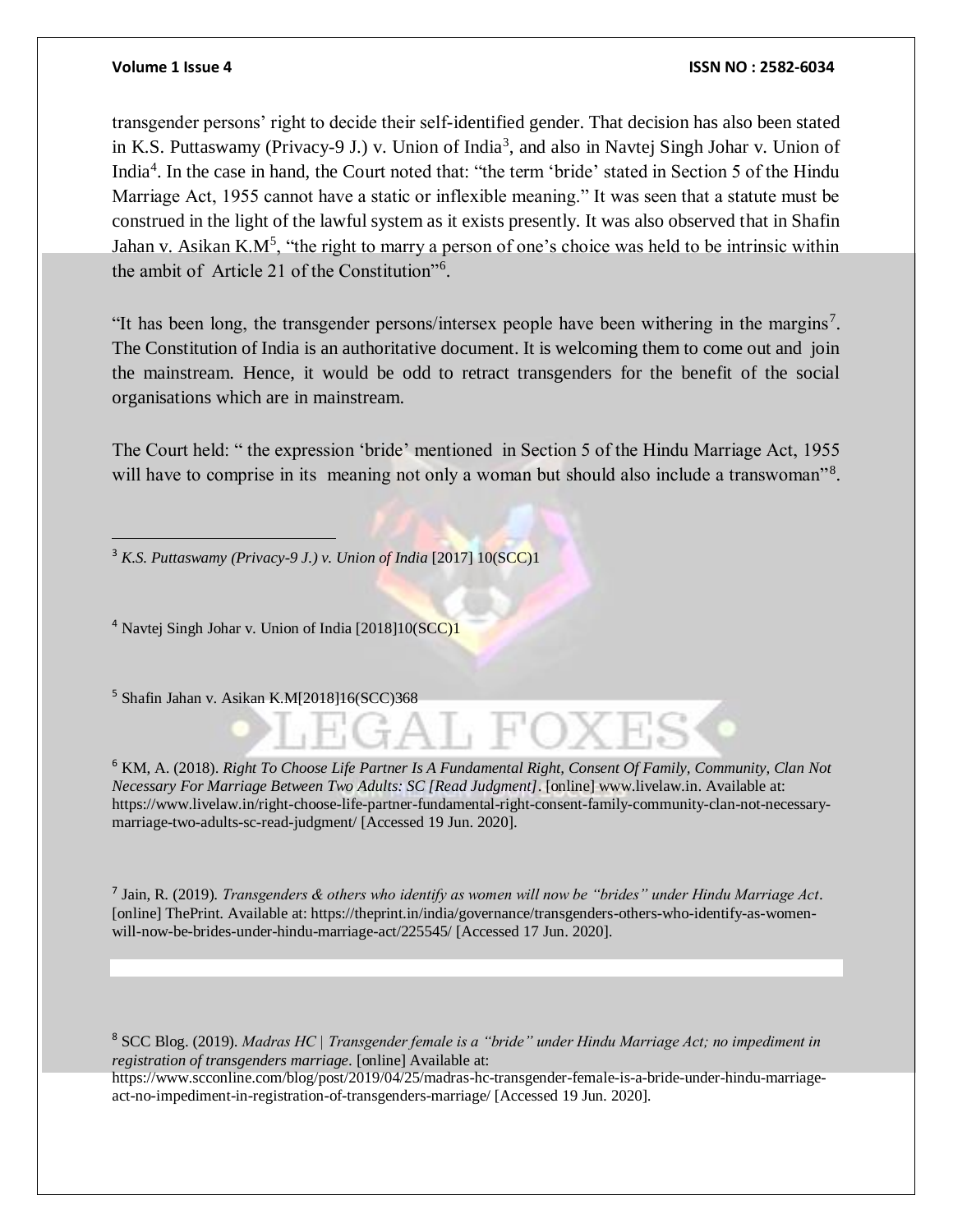It would also comprise an intersex person/transgender person who identifies herself as a woman. It is crucial to understand how the person perceives themselves.

### **Gender is different from Sex**

Gender and sexuality were averted to be two interlinked studies. Gender is about the social construction shaped by cultural processes. Even if nature has created biological diversity, humankind has created hierarchy in sexes, thus only labelling two binary sexes- male and female. The court stated that a person's sex is biologically determined at the time of birth, notso in the case of gender.

Mythological instances were seen in order to substantiate the claim of an existence of a third category (outside the male-female binary)-Transgender persons. These were entitled to legal protection of laws in all angles of state activity.

"Transgender persons fall inside the term 'person' and hence allowed to avail legal protection of laws in all spaces of State activity as understood by any other citizen of this country".

### **DECISION:**

 $\overline{a}$ 

The Court held that a marriage celebrated between a male and a transwoman, both from Hindu religion, should be a valid marriage. The Court asserted that transgender persons had the right to choose their self-identified gender, as decided by the Supreme Court in [NALSA v Union of India,](https://translaw.clpr.org.in/case-law/nalsa-third-gender-identity/) which has been restated in [Justice K. Puttaswamy v Union of India](https://scobserver.clpr.org.in/court-case/fundamental-right-to-privacy) and further in [Navtej Singh](https://translaw.clpr.org.in/case-law/navtej-singh-johar-vs-union-of-india-section-377/)  [Johar v Union of India.](https://translaw.clpr.org.in/case-law/navtej-singh-johar-vs-union-of-india-section-377/) The Court then asserted that 'sex and gender are not one and the same', where a person's sex is biologically determined at the time of birth, which is not the case for gender. The Supreme Court had held that Article 14 of the Constitution of India, which confirms that the State shall not deny to 'any person' equality before the law or equal protection of the laws within India would be applicable to transgender persons also. The Supreme Court in [NALSA](https://translaw.clpr.org.in/case-law/nalsa-third-gender-identity/) had asserted that transgender persons would be considered in the expression 'person' and would be allowed to legal protection of laws in all spaces of State activity as enjoyed by other citizens of the country, and thus discrimination based up on sexual orientation or gender identity would impede equality before law and equal protection of laws and will violate Article 14.

The Court also depended on the observations of the Supreme Court in [NALSA](https://translaw.clpr.org.in/case-law/nalsa-third-gender-identity/) where it was decided that gender identity lies at the root of one's personal identity, gender expression and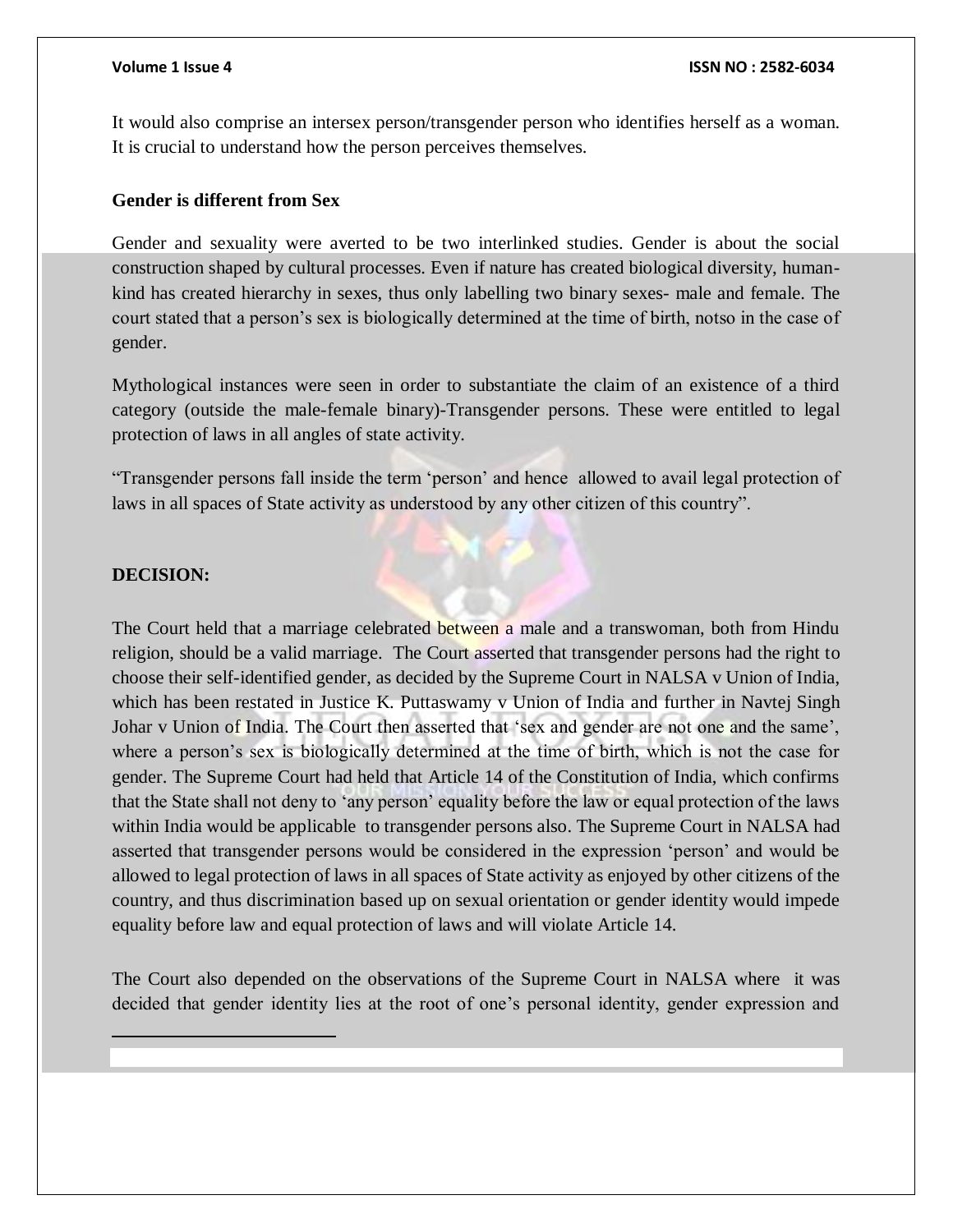#### **Volume 1 Issue 4 ISSN NO : 2582-6034**

presentation and has to be protected under Article  $19(1)(a)$ ; and secondly, that identification of one's gender identity lies at the heart of the fundamental right to dignity, which is protected under Article 21 of the Constitution. The Supreme Court asserted that self-determination of gender is an integral part of personal autonomy and self-expression and falls within the ambit of personal liberty under Article 21 of the Constitution of India. Accordingly, the Madras High Court noted that Sreeja's choice to express her gender identity as that of a woman falls within the area of her personal choice and cannot be questioned by the State authorities.

The Court then stated Article 16 of the Universal Declaration of Human Rights, which involves the right to marry as a human right as well as [Shafin Jahan v Asokan K.M. and Ors.](https://scobserver.clpr.org.in/court-case/hadiya-marriage-case) held that right to marry a person of one's wish was held to be fundamental to Article 21 of the Constitution of India. The Court went on to state the case of Justice K. Puttaswamy where the Supreme Court cited the US Supreme Court decision in Obergefell v Hodges<sup>9</sup> in which the Court had observed that it would be contrary to the right to privacy with respect to other matters of family life and not with respect to the decision to enter the relation that is the basis of the family in the social community..

The Court held that both petitioners were of the Hindu religion and their right to practice Hindu religion is realised under Article 25 of the Constitution of India. Held that the right of transgender persons to marry has been respected by the Supreme Court, they have to be included in the purview of the Hindu Marriage Act. The Court stated that rejecting the petitioners' Hindu marriage violates their fundamental right to practice their religion under Article 25 of the Constitution of India.

The Court because of this stated that turning down to register the marriage of Ms. Sreeja would lead to a infringment of her fundamental rights under Articles 14, 19(1)(a), 21 and 25 of the Constitution of India and thus, cancelled the orders of the Joint Registrar No. 2 and the District Registrar of Tuticorin and directed the Joint Registrar No. 2 to register the marriage of the said parties.

After determining this concern, the Court decided to resolve a second issue on sex reassignment surgery (SRS) or Intersex Genital Mutilation (IGM) of intersex children. The Court directed out that according to the judgement in S. Amutha v C. Manivanna Bhupathy consent of a parent cannot be proclaimed as the consent of the child and as decided in [NALSA](https://translaw.clpr.org.in/case-law/nalsa-third-gender-identity/) no one shall be forced to undergo medical procedures as a need for lawful recognition of their gender. The Court asked the Government of Tamil Nadu to circulate a Government Order to prohibit SRS on intersex infants and children. The Court made an another observation that parents must be encouraged to feel that the birth of an intersex child is not a matter of shame and left it to the Government to launch

<sup>9</sup> *Obergefell v Hodges* [2015] 576 US

 $\overline{a}$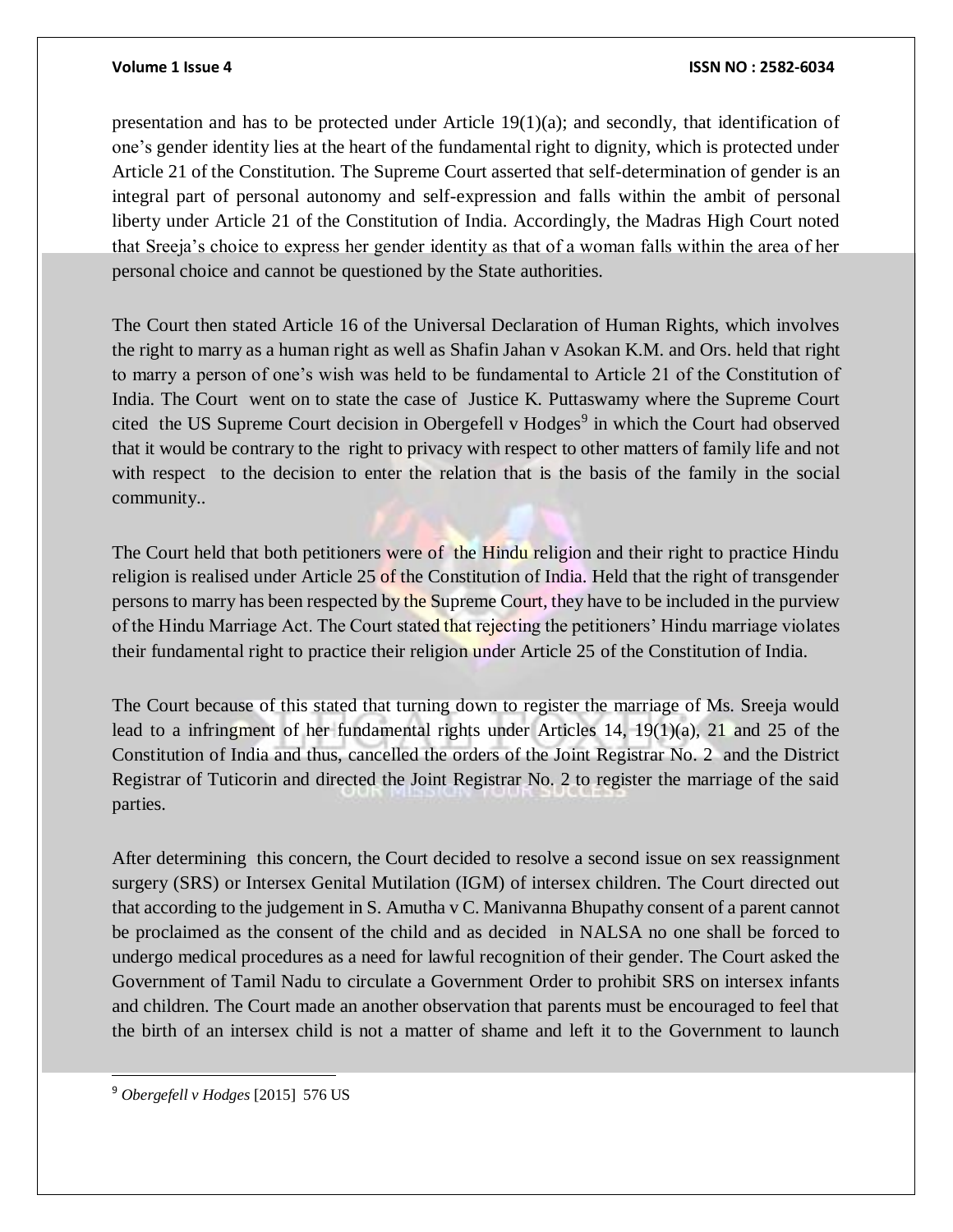awareness programmes. The Court also noticed that since Arun Kumar was from an SC community, the couple were eligible for obtaining financial incentives under the Dr. Ambedkar Scheme for Social Integration through Inter-Caste Marriages<sup>10</sup>.

### **CAN IT BE CONSIDERED AS A STEP TOWARDS SAME-SEX MARRIAGES?**

The family, marriage, procreation and sexual orientation are all intrinsic to the dignity of a person. The right to marry should be linked with the right to privacy. Privacy allows the ability of each to make decisions .

Anyways ,this decision certains marriage socially acceptable. It has set a precedent for transgender persons to get married without any hesitation or being discriminated. Further , it has provided a base to banish arguments that hinders same-sex marriages. There is a apt push in lesbian, gay, bisexual and transgender rights. Modernising the thought process of the society would require patience. Hence, it's need of the hour, same sex marriages should be legalized in India in order to change the social stigma.

#### **ANALYSIS**

 $\overline{a}$ 

A very pivotal step for the Indian transgender community, the Madras high court directed authorities to register a marriage between a man and a trans woman.

The Madras tribunal on Monday held that the term 'bride' within the Hindu wedding Act, thatcodifies the laws associated with weddingwithin the Hindu community in India, may alsosee a trans woman and doesn't have to be compelled to be restricted to somebody born a woman.

Cited past judgments of the Supreme Court in NALSA, Puttuswamy (privacy case) and also theSection 377 repeal, and even quoted Hindu epics just like the Mahabharatam, declaring that the

Available at: https://www.pradhanmantriyojana.co.in/dr-br-ambedkar-inter-caste-marriages-scheme-dalit [Accessed 17 Jun. 2020].

<sup>10</sup>PRADHAN MANTRI YOJANA. (2017). *Dr. Ambedkar Scheme for Inter-Caste Marriages (Dalit)*. [online]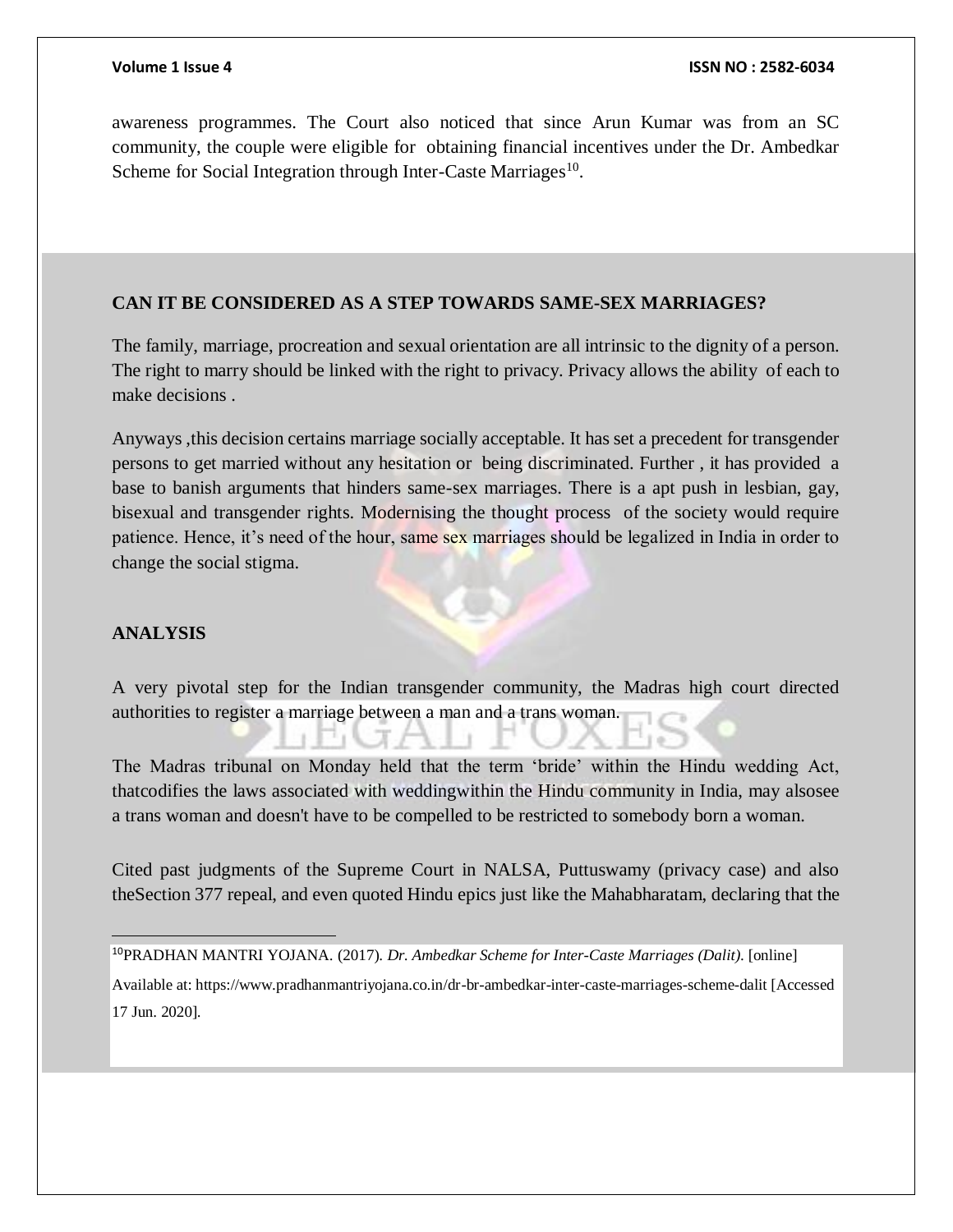'personhood' of transgender persons has been recognised below the Indian Constitution. "Gender identity falls among the domain of her personal autonomy and involves her right to privacy and dignity<sup>11</sup>. It's not for the State authorities to question this self-determination of the second petitioner herein $12$ 

This is the primary judgment in India where the right to marry underneath Article 21 of the constitution has been thoroughbred for transgender persons and holding that 'bride' below the Hindu wedding Act would cowl transgender persons who determine as women.

The Court isn't breaking any new ground. it'ssimply stating the apparent. The court aforesaid rather eloquently and melted our heart within the method. The transgender community has been fighting for his or herbasic human rights for a jiffy and this type of backing may additionally facilitate createsuch marriages more socially acceptable by the end of the day.

## **CONCLUSION**

To sum up I would like to call attention to the principle of progressive realisation of rights that was initiated in this judgment. Also, reiterated that the human rights of the LGBT community are safeguarded, irrespect of the fact that the majoritarian point of view objects it. The judgment can upheld additional progressive modification in laws with regards to problems concerning adoption, surrogacy and more. Most society networks perceive the need to adopt a child, and aspire for a family.

As India shifts towards a liberal era, where economic, educational and societal evolutions are on the leap, there are contradictions that lie within the fetters of beliefs, customs and traditions. The evolution definitely would not take place in one day. It is vital to keep up the perception of equality, liberty and justice- the allegiance.

There is freedom of choice and liberty is that is the basic part of the constitution. The Transgender Persons (Protection of Rights) Act ought to be amended, and will appropriately able legal gender

<sup>12</sup> TheLeaflet. (2019). *Transgenders have marriage rights under the Indian Constitution, says Madras High Court*. [online] Available at: http://theleaflet.in/transgenders-have-marriage-rights-under-the-indian-constitution-saysmadras-high-court/ [Accessed 17 Jun. 2020].

<sup>11</sup> Staff, S. (n.d.). *Madras High Court orders authorities to register a marriage between a man and a transwoman*. [online] Scroll.in. Available at: https://scroll.in/latest/921058/madras-high-court-orders-authorities-to-register-amarriage-between-a-man-transwoman [Accessed 17 Jun. 2020].